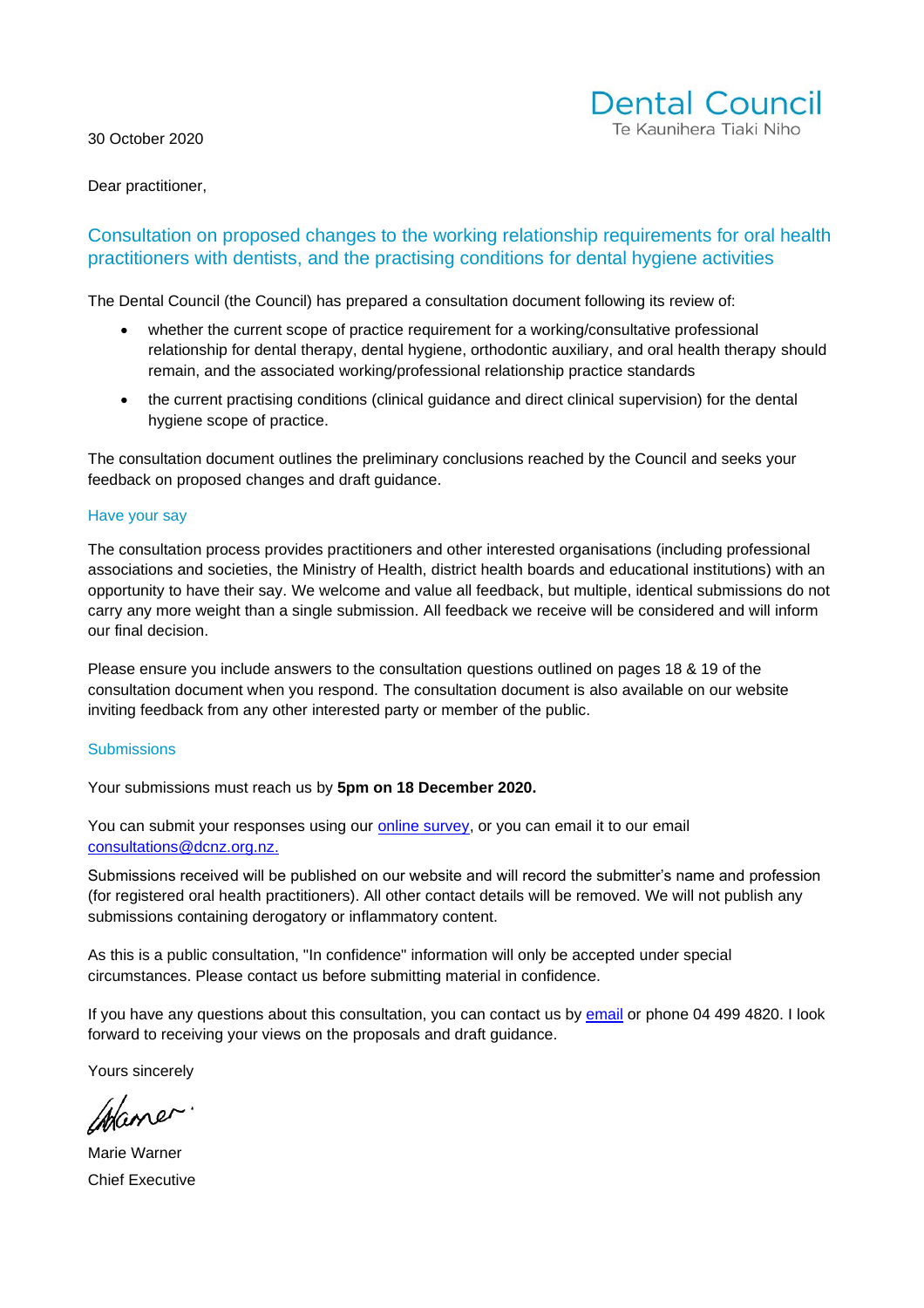# **Consultation on proposed changes to:**

- **1. The working relationship requirements for oral health practitioners with dentists**
- **2. The practising conditions for dental hygiene activities**

Issued: 30 October 2020 Submission closing date: 18 December 2020

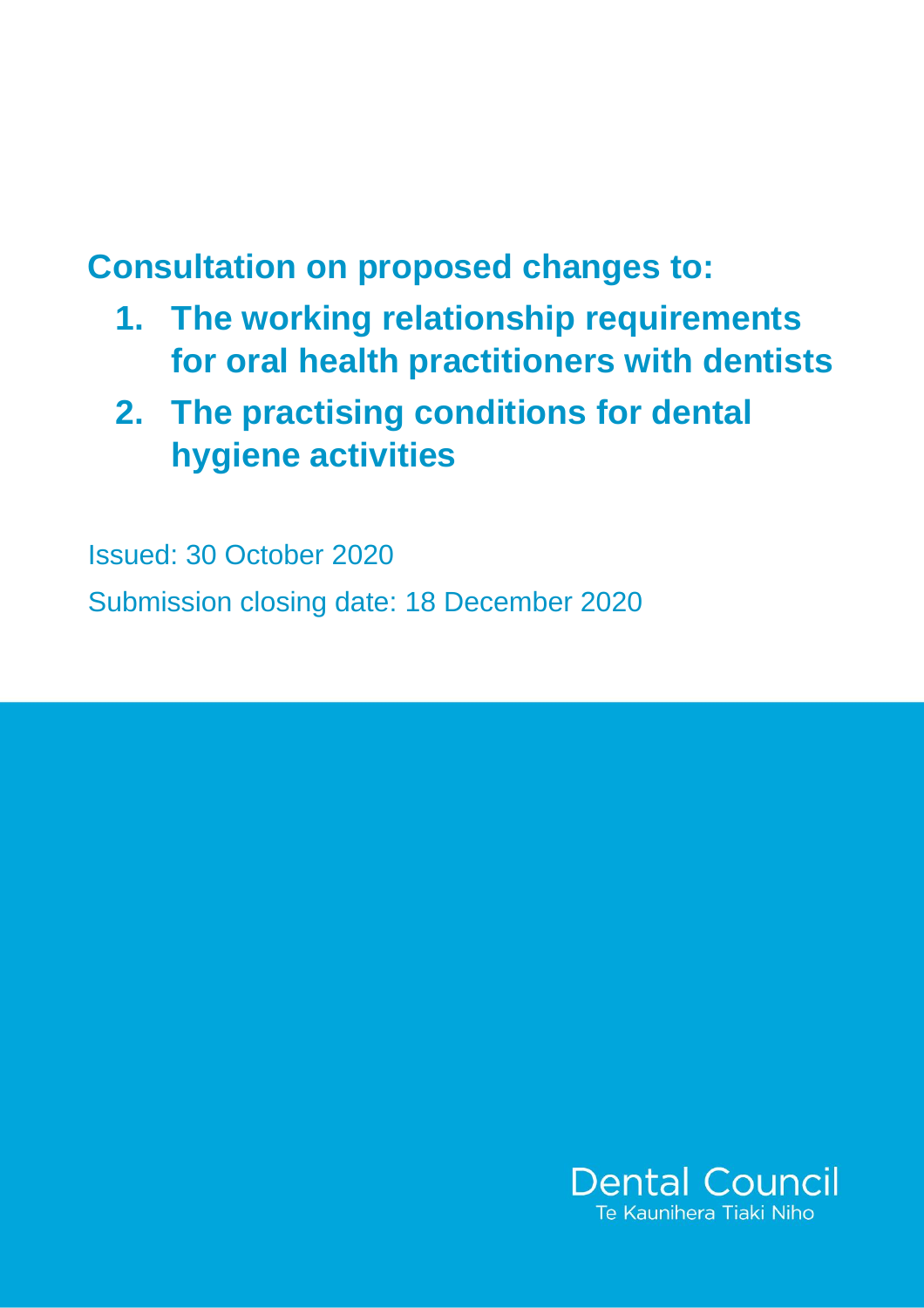# **Contents**

| 1. |                                                                      |                                                                               |
|----|----------------------------------------------------------------------|-------------------------------------------------------------------------------|
| 2. |                                                                      |                                                                               |
| 3. |                                                                      |                                                                               |
|    | 3.1                                                                  | Review outcomes for dental therapy, dental hygiene, and orthodontic auxiliary |
|    | 3.2                                                                  |                                                                               |
| 4. |                                                                      |                                                                               |
|    |                                                                      |                                                                               |
| 5. |                                                                      |                                                                               |
| 6. |                                                                      |                                                                               |
|    | 6.1                                                                  |                                                                               |
|    | 6.2                                                                  |                                                                               |
|    | 6.3                                                                  |                                                                               |
| 7. |                                                                      |                                                                               |
| 8. | Summary of proposed changes for dental hygiene scope of practice  16 |                                                                               |
| 9. |                                                                      |                                                                               |
|    |                                                                      |                                                                               |
|    |                                                                      |                                                                               |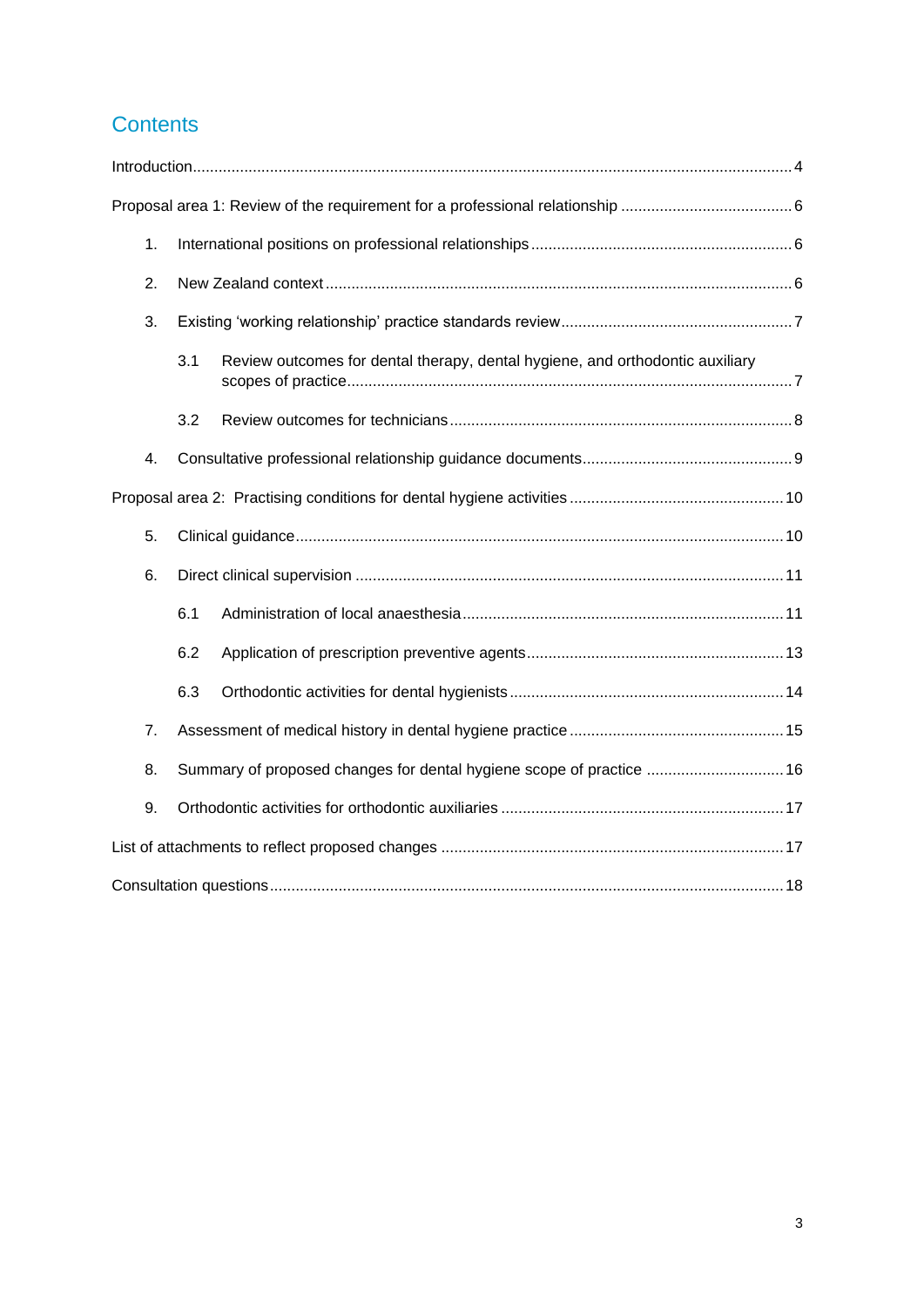# <span id="page-3-0"></span>**Introduction**

The Council has reviewed:

- whether the current requirement for a working/consultative professional relationship should remain a scope of practice requirement for dental therapy, dental hygiene, orthodontic auxiliary, and oral health therapy practice in New Zealand; and the future role of the 'working relationship' practice standards for the following professions:
	- o dental therapy
	- o dental hygiene
	- $\circ$  orthodontic auxiliary
	- o dental technology/clinical dental technology.
- the current practising conditions for the dental hygiene scope of practice namely, whether dental hygiene scope activities should be performed under clinical guidance<sup>1</sup> and direct clinical supervision<sup>2</sup>.

This consultation document outlines the Council's proposals and welcomes you feedback.

The key proposals are:

- 1. Review of the requirement for a professional relationship
	- a. Retain the scope of practice requirement for a 'working relationship' between a dental therapist, dental hygienist, orthodontic auxiliary or oral health therapist, and dentist, and re-define it as a 'consultative professional relationship'; but remove the need for a signed agreement.
	- b. To remove the working relationship practice standards, and replace them with the following guidance documents:
		- Guidance for the consultative professional relationship between an oral health therapist, dental therapist, dental hygienist, or orthodontic auxiliary and dentist/dental specialist. (Attachment A).
		- Guidance for the professional relationship between a dental technician or clinical dental technician and other health practitioners. (Attachment B).
- 2. To make the following changes to the dental hygiene scope of practice:
	- a. Remove the requirement for direct clinical supervision for the administration of local anaesthetic (LA) and application of prescription preventive agents. Direct clinical supervision for currently specified orthodontic activities to remain.
	- b. Remove 'clinical guidance' for the remainder of the scope activities.

<sup>1</sup> Clinical guidance means the professional support and assistance provided to a dental hygienist by a practising dentist or dental specialist as part of the provision of overall integrated care to the patient group. Dental hygienists and dentists or dental specialists normally work from the same premises providing a team approach. Clinical guidance may be provided at a distance but appropriate access must be available to ensure that the dentist or dental specialist is able to provide guidance and advice, when required, and maintain general oversight of the clinical care outcomes of the patient group. Dental hygienists are responsible and accountable for their own clinical practice within their scope of practice but the dentist or dental specialist is responsible and accountable for the clinical guidance provided. Further detail on the working relationship between dental hygienists and dentists is set out in the relevant Dental Council Practice Standard.

<sup>&</sup>lt;sup>2</sup> Direct clinical supervision means the clinical supervision provided to a dental hygienist by a practising dentist or dental specialist when the dentist is present on the premises at the time the dental hygiene work is carried out.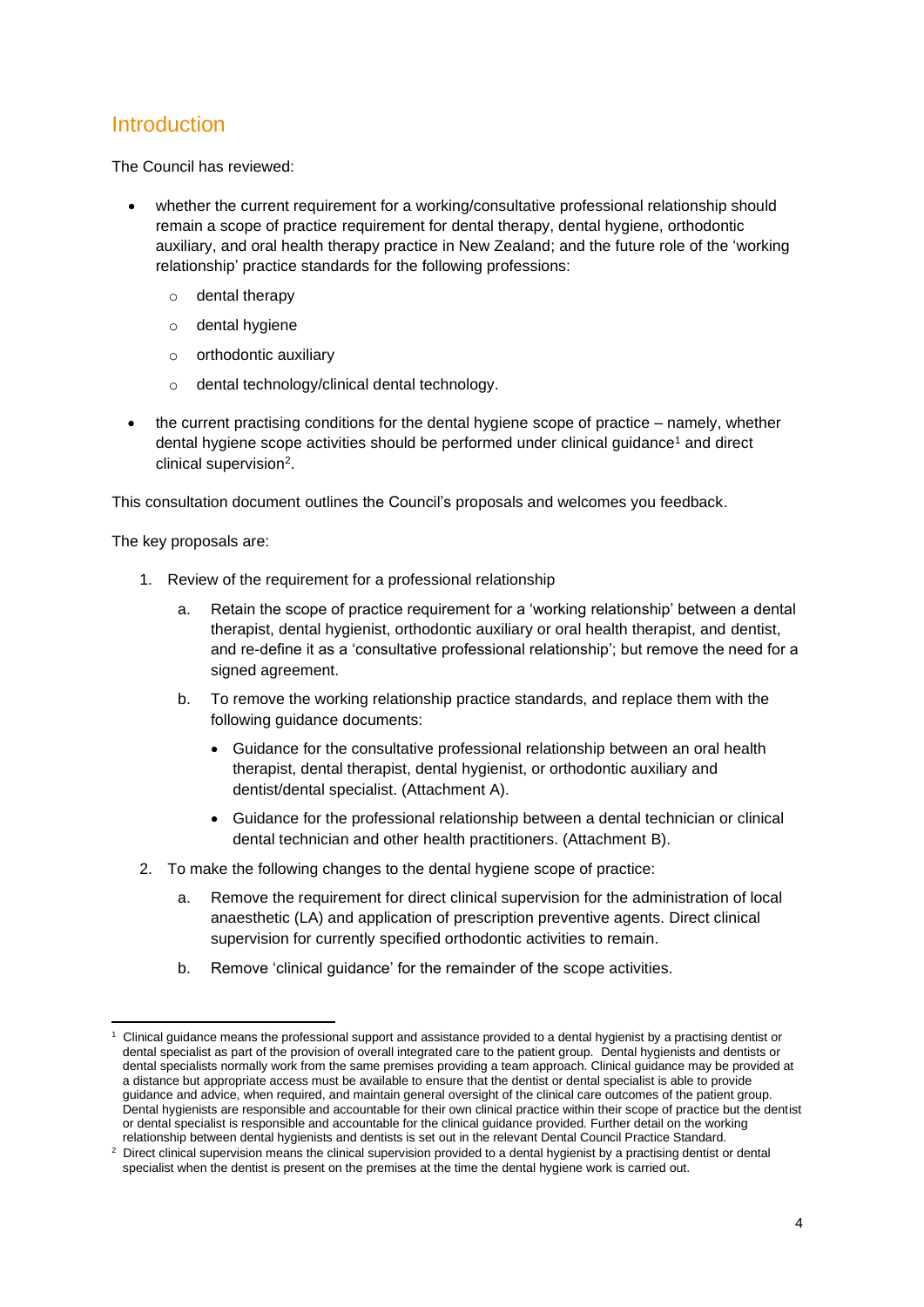- c. The scope activities to be performed within a consultative professional relationship with a dentist or dental specialist.
- d. Align the description of the following scope activity with current dental hygiene practice in the following way: *obtaining and reassessing medical and dental oral health histories.*

#### *The practising context today*

The scopes of practice and the current working relationship practice standards were established with the introduction of the Health Practitioners Competence Assurance Act in 2004 (except for oral health therapy).

Since then, the Council has introduced the [Standards Framework for Oral Health Practitioners](https://www.dcnz.org.nz/i-practise-in-new-zealand/standards-framework/) (standards framework), in 2015. The standards framework defines the standards that oral health practitioners must meet, including the expectations for oral health practitioners' professional relationships with other health practitioners and colleagues.

The Council is of the view that with the introduction of the [standards framework a](https://www.dcnz.org.nz/i-practise-in-new-zealand/standards-framework/) number of these professional obligations are covered within the framework, specifically through the following professional standards:

You must:

- practise within your professional knowledge, skills, and competence, or refer to another health practitioner (8)
- keep your professional knowledge and skills up to date through ongoing learning and professional interaction (11)
- communicate openly in inter- and intra-professional healthcare teams for the enhancement of patient care (17)
- behave respectfully in communication to and about colleagues or other health professionals (18)
- collaborate with colleagues and other health practitioners and contribute to teamwork for enhanced patient outcomes (21).

Additionally, all practitioners must practise within their scope of practice and are responsible and accountable for the care they provide.

#### *In this consultation document:*

- *working relationship* represents the **existing** working relationship and professional relationship obligations, as currently defined in the respective scopes of practice and practice standards
- *dentists* include dentists and dental specialists
- *technicians* refer to both dental technicians and clinical dental technicians, unless specified.

The structure of the consultation document reflects the two proposal areas, as stated above.

The grey boxes reflect the Council's preliminary positions, and the light blue boxes detail the proposals on which the Council is seeking feedback.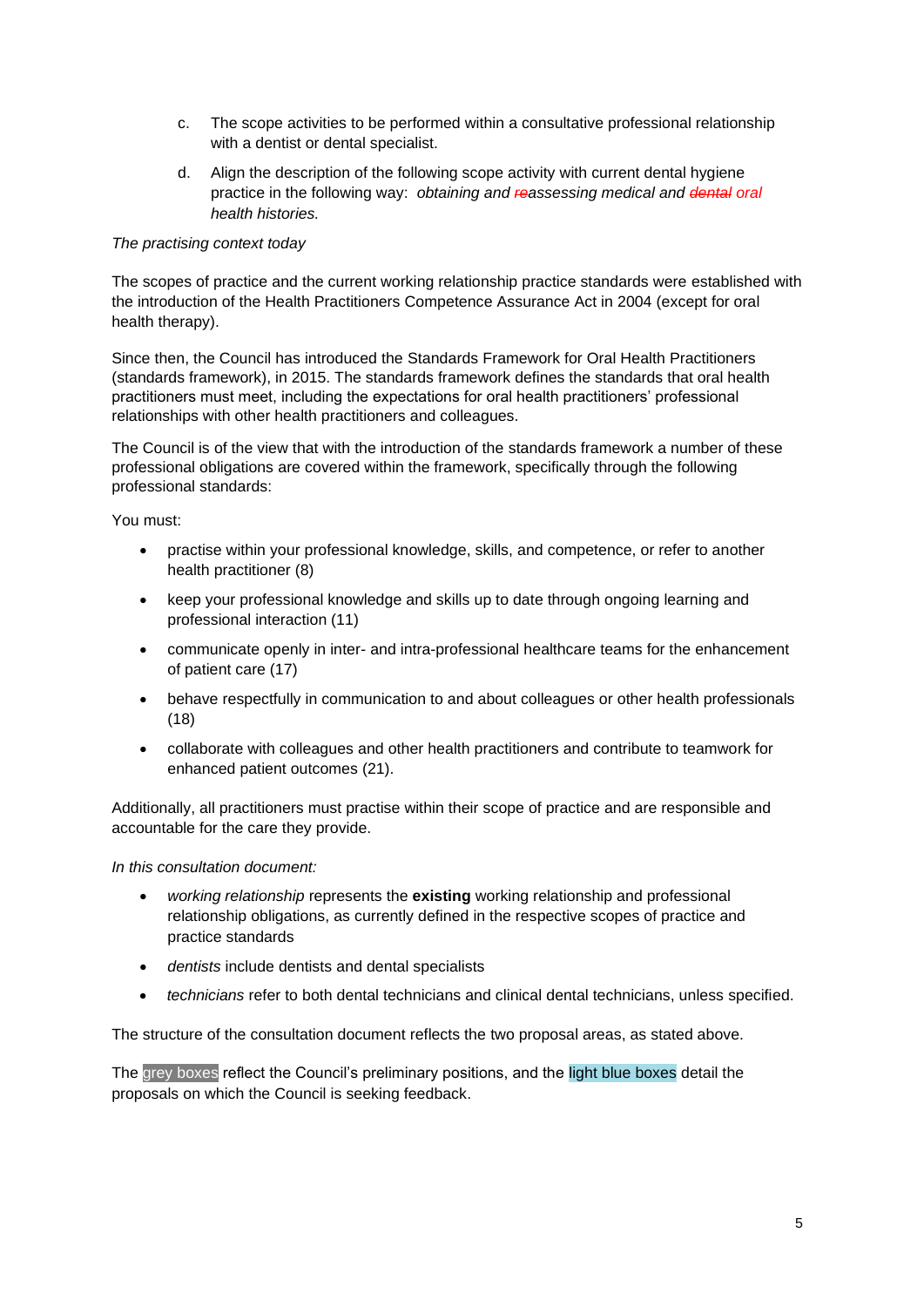# <span id="page-5-0"></span>Proposal area 1: Review of the requirement for a professional relationship

### <span id="page-5-1"></span>1. International positions on professional relationships

The Council considered whether the current scope requirement for a working relationship for dental therapy, dental hygiene, orthodontic auxiliary, and oral health therapy practice should remain.

Investigation into the registration and scope of practice requirements internationally for the various oral health professions showed that there is still a mixture of "structured" practising arrangements in place.

In the United Kingdom, this team approach to care is also emphasised in Standard 6.1 of the General Dental Council's Standards for the dental team, which states:

You must work effectively with your colleagues and contribute to good teamwork

In Australia since the National Law came into effect in 2010, oral health therapists, dental therapists and dental hygienists have not had direct clinical supervision, guidance, or oversight requirements on their practice.

In addition, recent changes to the Dental Board of Australia's scope of practice [registration standard](https://www.dentalboard.gov.au/Registration-Standards/Scope-of-practice-registration-standard.aspx) has removed the need for a "structured professional relationship" with a dentist as a registration requirement.

The Australian registration standard (1 July 2020) emphasises a team approach to care, stating:

All dental practitioners are members of the healthcare team. They are expected to work with other members of the healthcare team to provide the best possible care and outcome for their patients.

#### <span id="page-5-2"></span>2. New Zealand context

The Council also envisages a team approach in providing oral health care where practitioners work collaboratively for the benefit of patient's overall health.

This is reflected in professional standard 21 of the standards framework which states:

You must collaborate with colleagues and other health practitioners and contribute to teamwork for enhanced patient outcomes.

Arguably, given the requirements of the standards framework, having a working relationship as a *scope requirement* for dental therapy, dental hygiene, oral health therapy and orthodontic auxiliary practice is unnecessary.

However, the perceived benefits of retaining the requirement for a professional consultative relationship include:

- Having an identified 'go-to' person for professional advice who has agreed to fulfil that function and provide advice in a timely manner. It includes commitment by the dentist to arrange alternative access during times when they are not available for extended periods, such as holidays.
- Having an established pathway for referral.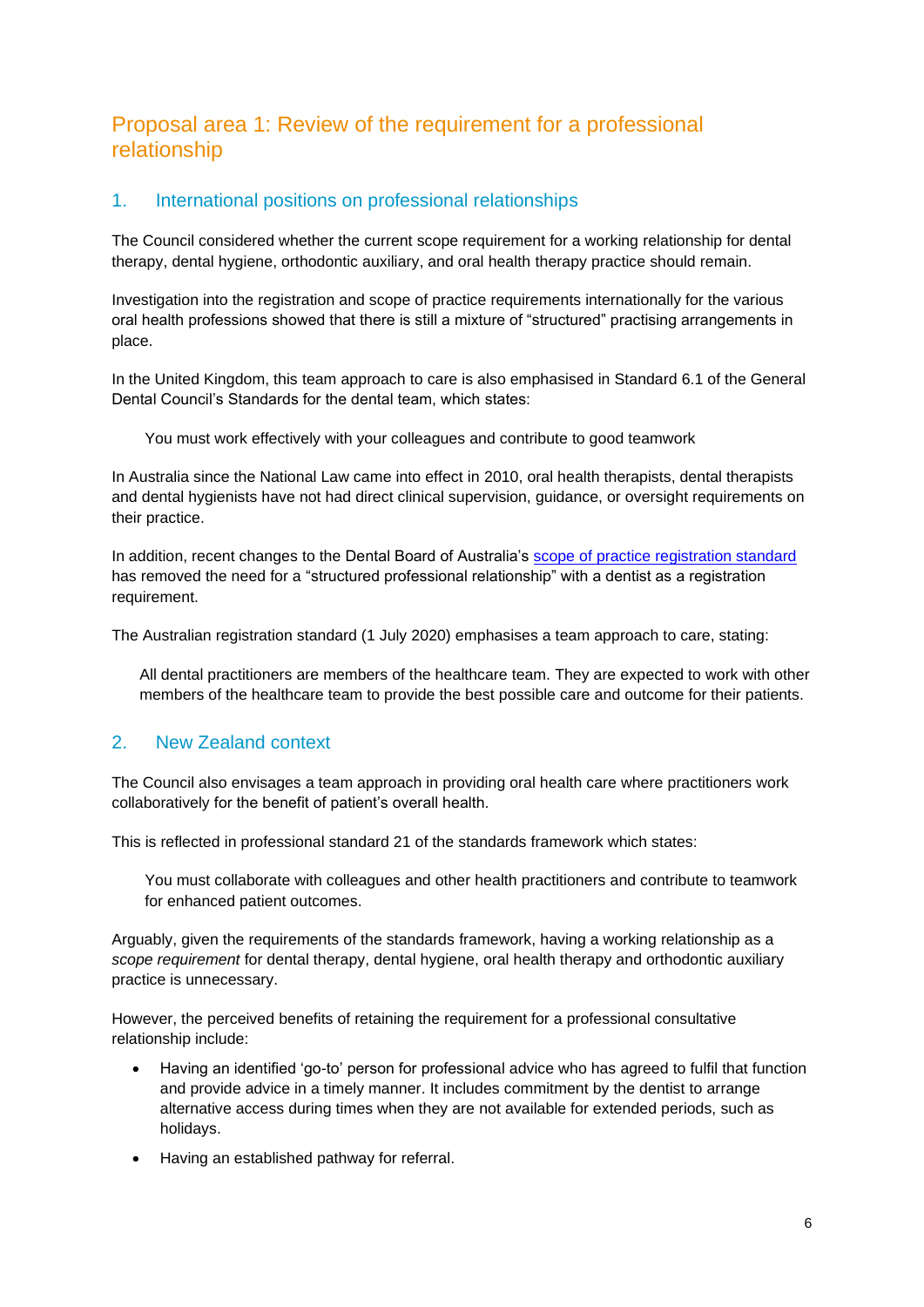- Having an established relationship to enable prescribing for patients that need prescription medication, and to secure access to medicines for use and administration during treatment.
- Easier facilitation of standing orders.
- Requiring practitioners to discuss the way their professional relationship will work.
- Offers an opportunity to provide guidance for practitioners in establishing and maintaining professional relationships within the oral health team.

On balance, the Council considers there continues to be value in having a 'working relationship' as a scope of practice requirement for dental therapy, dental hygiene, oral health therapy and orthodontic auxiliary practice in New Zealand.

#### **Proposal:**

1. Retain a 'working relationship' as a scope of practice requirement for the dental therapy, dental hygiene, oral health therapy and orthodontic auxiliary professions.

### <span id="page-6-0"></span>3. Existing 'working relationship' practice standards review

The Council reviewed the following existing working relationship practice standards to determine their future role:

- *The professional relationships associated with the practice of dental therapy – practice standard*
- *Working relationship between dental hygienists and dentists/dental specialists – practice standard*
- *Working relationship between orthodontic auxiliaries and dentists/dental specialists – practice standard*
- *The practice of dental technology and clinical dental technology and the working relationship within the practice of dentistry – practice standard.*

As part of the review process a mapping exercise was performed of the working relationship practice standards against the Council's professional and practice standards contained in the standards framework, scopes of practice content, and other legislative requirements, to identify any gaps and duplication.

#### <span id="page-6-1"></span>3.1 Review outcomes for dental therapy, dental hygiene, and orthodontic auxiliary scopes of practice

In 2017, the oral health therapy scope of practice was established requiring a '*consultative professional relationship*' with no signed written agreement. This prompted questions as to why similar arrangements could not apply for dental therapy and dental hygiene practice.

The Council considers that the principles of the consultative professional relationship for oral health therapy are equally applicable to the working relationships and professional interactions in dental therapy, dental hygiene, and orthodontic auxiliary practice.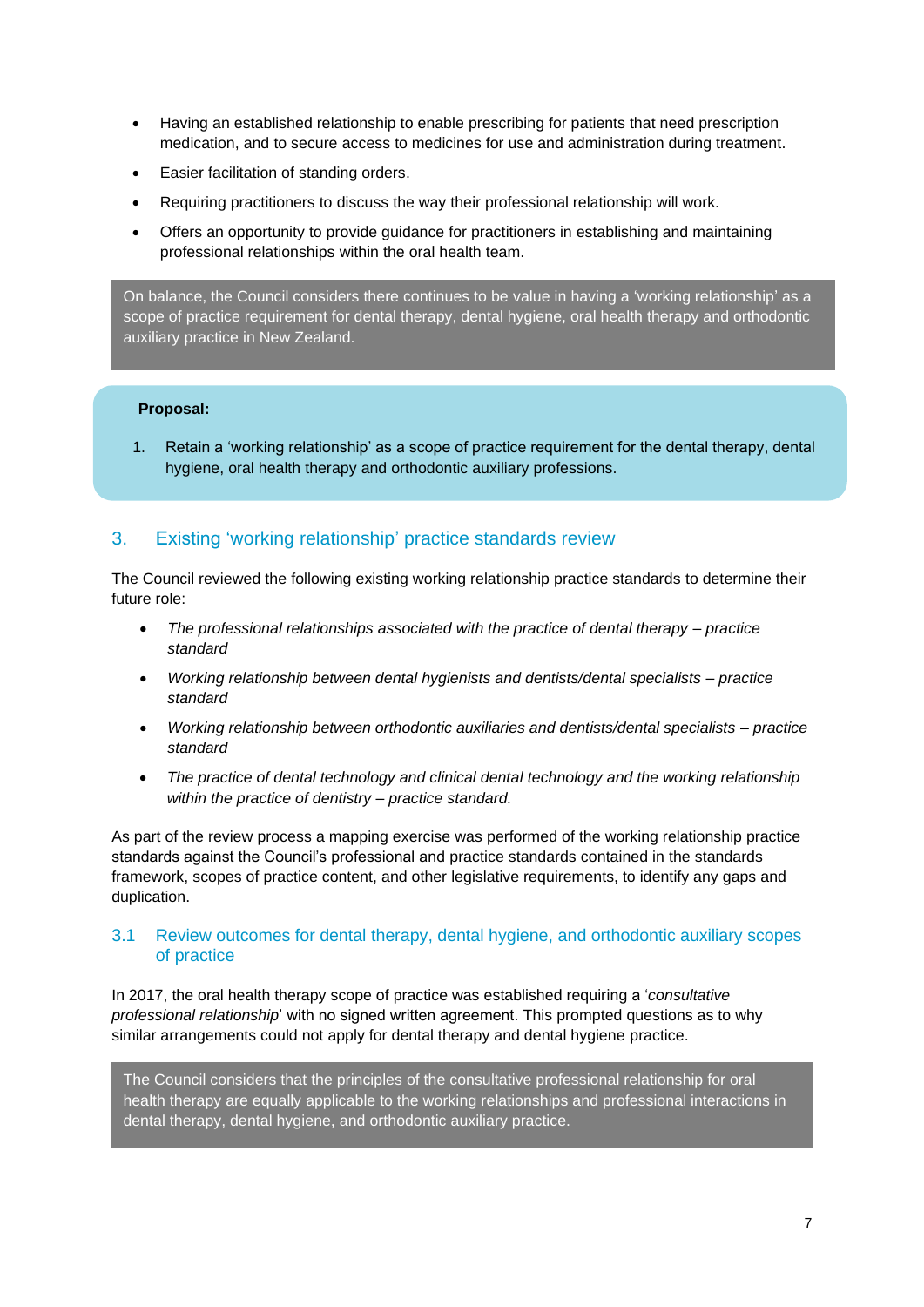As can be seen from the existing practice standard titles the various 'working relationships' are termed differently across the various professions - but have similar meaning. The working relationship practice standards for dental therapy, dental hygiene and orthodontic auxiliary practice all describe a professional relationship between practitioners that exists to promote good, appropriate care.

This is consistent with the expectations of the consultative professional relationship for oral health therapy, which aims to provide a clear and reliable way for practitioners to seek/provide advice for treating and managing patients, and a potential pathway for referral.

#### **Proposals:**

- 2. The current working relationship for dental therapy, dental hygiene, and orthodontic auxiliary practice be redefined as a *consultative professional relationship*, in line with oral heath therapy.
- 3. The *consultative professional relationship* be defined as:

*The arrangement between an oral health practitioner and dentist to provide professional advice about treating and managing patients, within the oral health practitioner's scope of practice. It provides a clear and reliable way for the oral health practitioner to seek advice, and a potential pathway for referral.*

4. A signed written agreement is no longer required for dental therapy, dental hygiene or orthodontic auxiliary practice, as it is anticipated that practitioners will reliably meet their responsibilities in the consultative professional relationship, consistent with the position held for oral health therapy.

Practitioners may still choose to have a written agreement, or employers may require one.

#### <span id="page-7-0"></span>3.2 Review outcomes for technicians

The Council does not consider that the consultative professional relationship, as described in the previous section, applies to the nature of the professional relationships that technicians typically have with oral health practitioners and other health practitioners.

Given the nature of technicians' work and the number of practitioners they interact with professionally, the Council considers a consultative professional relationship is unnecessary and impractical for technicians.

Generally, technicians will be able to seek clarification or advice from the prescribing practitioner about the work prescribed, or refer to a dentist or dental specialist, when necessary.

Currently there is no scope of practice requirement for dental technicians or clinical dental technicians to have a working relationship or a signed written agreement. The Council is not proposing any change to this area.

#### **Proposal:**

5. Describe the current 'working relationship' for dental technology and clinical dental technology practice as a 'professional relationship' between a technician and other health practitioners, to acknowledge the professionals involved and the oral health practitioners' professional obligations under the standards framework.

No changes to the nature of this relationship are proposed, or to the current professional responsibilities of practitioners in this relationship.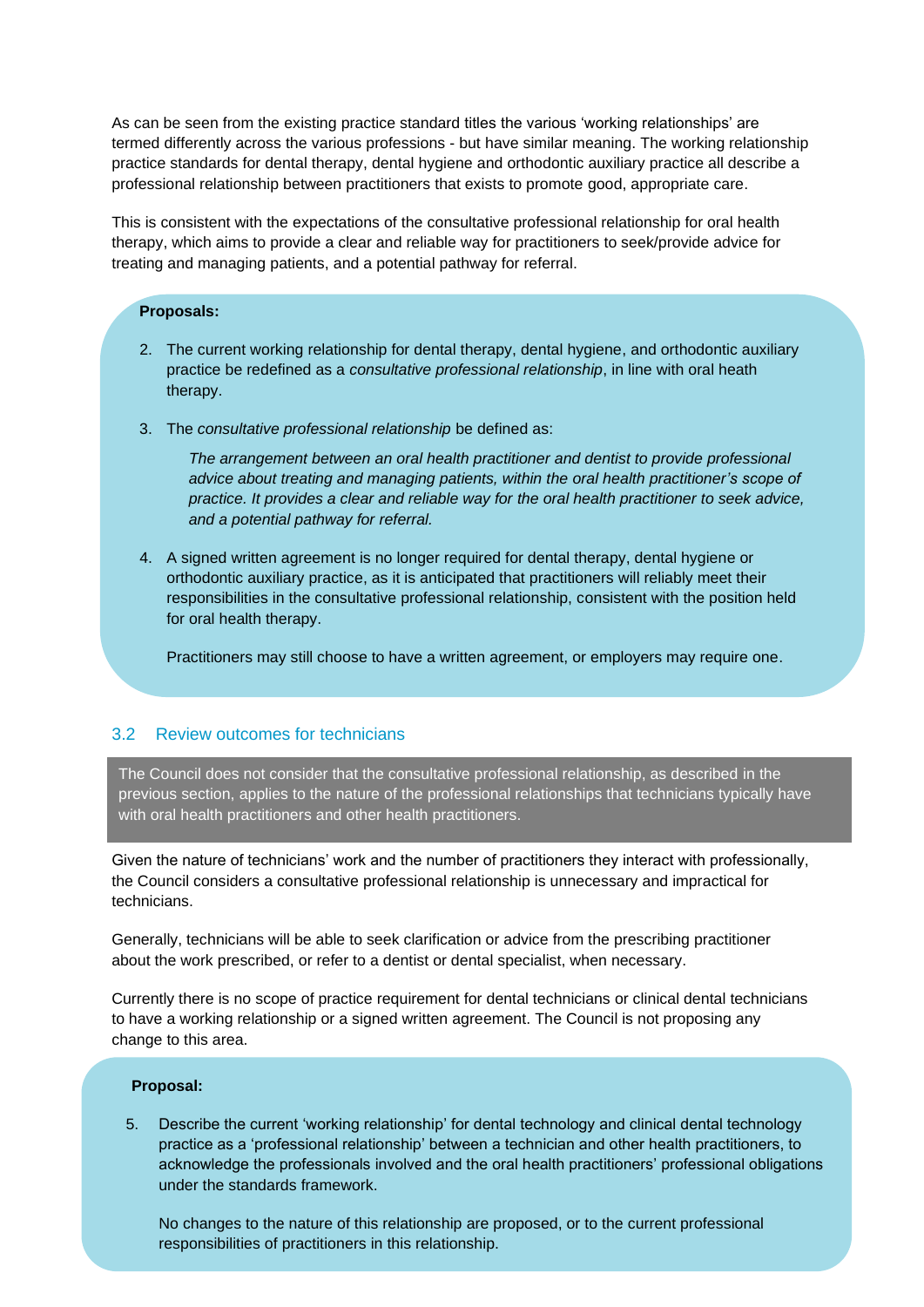# <span id="page-8-0"></span>4. Consultative professional relationship guidance documents

The following draft guidance documents have been developed to help practitioners understand and meet their professional responsibilities:

- Guidance for the consultative professional relationship between an oral health therapist, dental therapist, dental hygienist, or orthodontic auxiliary and dentist/dental specialist. (Attachment A).
- Guidance for the professional relationship between a dental technician or clinical dental technician and other health practitioners. (Attachment B).

The review found much of the detailed content of the working relationship practice standards was:

- redundant (with changes in legislation, for example, radiography requirements; or practice standard requirements, for example, sedation)
- contained in the relevant scope of practice
- covered by legislation
- covered by the Council's [standards framework,](https://www.dcnz.org.nz/i-practise-in-new-zealand/standards-framework/) including its professional and practice standards covered at a principle level in the draft guidance documents (consistent with the approach taken for oral health therapy).

As duplication of scope of practice information is unnecessary and considered a legal risk, the draft guidance documents represent the remaining content of the working relationship practice standard that is not covered by scope of practice information, legislation, or the Council's [standards framework.](https://www.dcnz.org.nz/i-practise-in-new-zealand/standards-framework/)

- For oral health therapy, dental therapy, dental hygiene, and orthodontic auxiliary professions a single guidance document based on the existing guidance for oral health therapy seemed most appropriate, given the level of overlap in describing a consultative professional relationship for these professions.
- For dental technicians and clinical dental technicians, it was found that the existing working relationship practice standard for dental technicians and clinical dental technicians mainly contains scope of practice information.

#### **Proposal:**

- 6. Remove the multiple 'working relationship' practice standards, and publish the following two guidance documents to help practitioners understand and meet their professional relationship responsibilities:
	- Guidance for the consultative professional relationship between an oral health therapist, dental therapist, dental hygienist, or orthodontic auxiliary and dentist/dental specialist.
	- Guidance for the professional relationship between a dental technician or clinical dental technician and other health practitioners.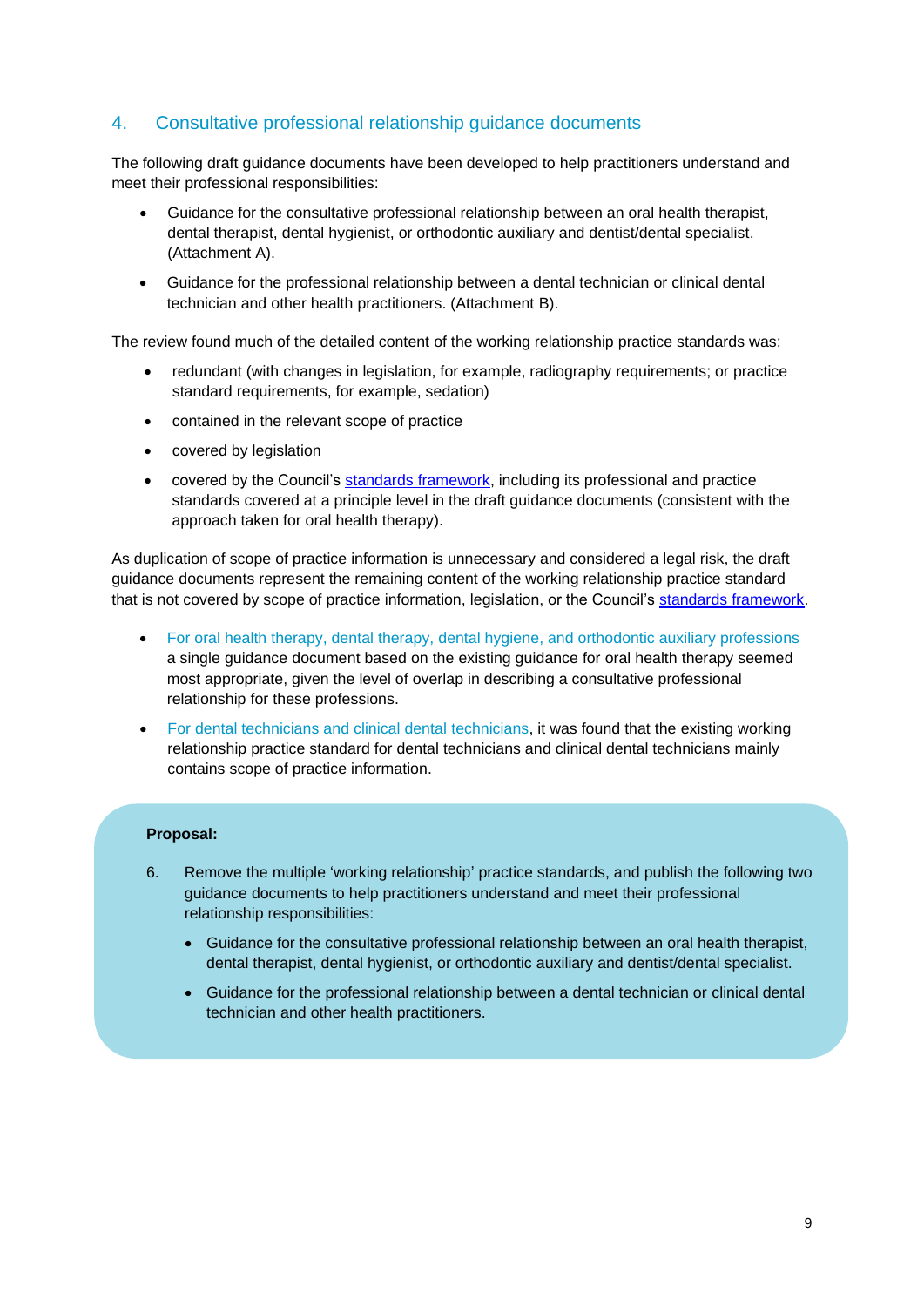# <span id="page-9-0"></span>Proposal area 2: Practising conditions for dental hygiene activities

Currently in the dental hygiene scope of practice the:

- administration of local anaesthetic (LA), application of prescription preventive agents, and specified orthodontic activities are performed under direct clinical supervision<sup>3</sup>
- remainder of the scope activities are performed under clinical guidance<sup>4</sup>.

# <span id="page-9-1"></span>5. Clinical guidance

When reviewing the working relationship for dental hygiene it prompted the Council to examine the current requirement for clinical guidance.

The Council considers that the intent of *clinical guidance* and the *consultative professional relationship* is the same – that is, to ensure a dental hygienist can reliably receive professional advice (guidance/assistance) from a dentist about treating and managing patients.

There is considerable overlap in how both arrangements are described and operate. In both arrangements:

- the value of a team approach in providing oral health care where practitioners work collaboratively to provide comprehensive care for the benefit of patients' overall health is emphasised
- the dental hygienist is responsible and accountable for their own clinical practice within their scope of practice
- the dental hygienist and dentist can be in different practice locations while care is provided.

The key difference between *clinical guidance* and the *consultative professional relationship* (proposed definition), is that the dentist maintains "general oversight of the clinical care outcomes of the patient group" in a clinical guidance arrangement.

The Council considers that the general oversight of the clinical care outcomes of the patient group could be enacted equally well within a consultative professional relationship, with specific guidance to prompt discussion between the dental hygienist and dentist:

*Consider and agree on a process for the dentist in the consultative professional relationship to provide general oversight of the clinical care outcomes of the hygiene patient group. This may involve review of the periodontal status of patients receiving hygiene care at intervals appropriate for the individual patient.*

If the Council's proposal that dental hygiene is practised within a consultative professional relationship is adopted, then based on the above, it considers *clinical guidance* within the dental hygiene scope of practice is no longer needed.

<sup>3</sup> Direct clinical supervision means the clinical supervision provided to a dental hygienist by a practising dentist or dental specialist when the dentist is present on the premises at the time the dental hygiene work is carried out.

<sup>&</sup>lt;sup>4</sup> Clinical guidance means the professional support and assistance provided to a dental hygienist by a practising dentist or dental specialist as part of the provision of overall integrated care to the patient group. Dental hygienists and dentists or dental specialists normally work from the same premises providing a team approach. Clinical guidance may be provided at a distance but appropriate access must be available to ensure that the dentist or dental specialist is able to provide guidance and advice, when required, and maintain general oversight of the clinical care outcomes of the patient group. Dental hygienists are responsible and accountable for their own clinical practice within their scope of practice but the dentist or dental specialist is responsible and accountable for the clinical guidance provided. Further detail on the working relationship between dental hygienists and dentists is set out in the relevant Dental Council Practice Standard.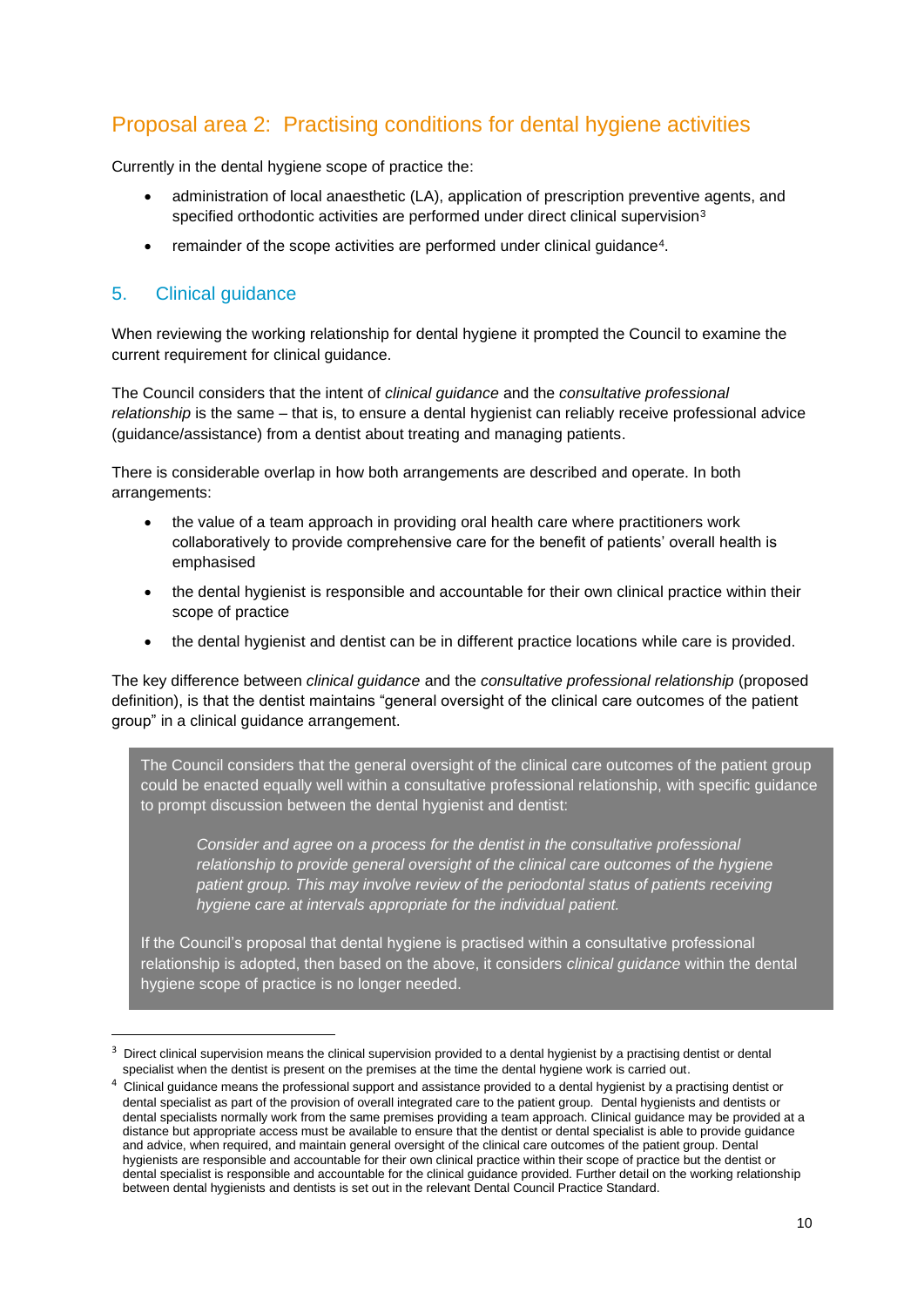### <span id="page-10-0"></span>6. Direct clinical supervision

#### <span id="page-10-1"></span>6.1 Administration of local anaesthesia

The question as to whether direct clinical supervision continues to be appropriate for dental hygienists to administer LA has arisen following the establishment of the oral health therapy scope of practice in 2017. Oral health therapists can administer LA without *direct clinical supervision*, needing only a *consultative professional relationship* with a dentist to practise (with the exception of specified orthodontic activities) 5 .

#### *Comparison of LA education between the earlier dental hygiene programmes with today's oral health therapy programmes*

When developing the oral health therapy scope of practice, the Council worked closely with University of Otago and AUT who provide the oral health education programmes in New Zealand. Both supported the view that direct clinical supervision was not necessary to enable safe, competent and appropriate administration of LA by oral health therapists.

The justification for an oral health therapist to not need direct clinical supervision to administer LA was based on the following:

- The key competencies related to the LA technique in the scopes of general dental practice, dental hygiene, and dental therapy are the same:
	- o correct solution and technique used
	- $\circ$  adequate anaesthesia achieved (dental hygiene had an additional competency defined  $$ understanding and appropriate management of complications).

The University of Otago Bachelor of Oral Health and AUT Bachelor of Health Science in oral health programmes were originally developed to meet the competency standards for dental hygiene and dental therapy.

- Oral health students are required to understand the potential interactions between patient medications and LA, and the complications of LA administration and the associated management; indicating that oral health graduates are equipped to know when not to proceed with the administration of LA.
- All registered oral health practitioners are required, at minimum, to complete a CORE Immediate or equivalent resuscitation course every two years. The Medical emergencies practice standard requires dental therapists and oral health therapists to have access through a standing order to Adrenaline (1:1000), to enable administration of adrenaline for anaphylaxis<sup>6</sup>.

In considering what the appropriate practising conditions ought to be for dental hygienists when administering LA, the Council explored whether the oral health programmes contain any additional content that would enable an oral health therapist to administer LA more competently, safely and/or appropriately than a dental hygienist?

<sup>5</sup> Scope of practice for oral health therap[y https://www.dcnz.org.nz/i-practise-in-new-zealand/oral-health-therapists/scope-of](https://www.dcnz.org.nz/i-practise-in-new-zealand/oral-health-therapists/scope-of-practice-for-oral-health-therapists/)[practice-for-oral-health-therapists/](https://www.dcnz.org.nz/i-practise-in-new-zealand/oral-health-therapists/scope-of-practice-for-oral-health-therapists/)

<sup>6</sup> November 2019 update to the Medical emergencies practice standar[d https://www.dcnz.org.nz/assets/Uploads/Practice](https://www.dcnz.org.nz/assets/Uploads/Practice-standards/Medical-Emergencies-practice-standard.pdf)[standards/Medical-Emergencies-practice-standard.pdf](https://www.dcnz.org.nz/assets/Uploads/Practice-standards/Medical-Emergencies-practice-standard.pdf)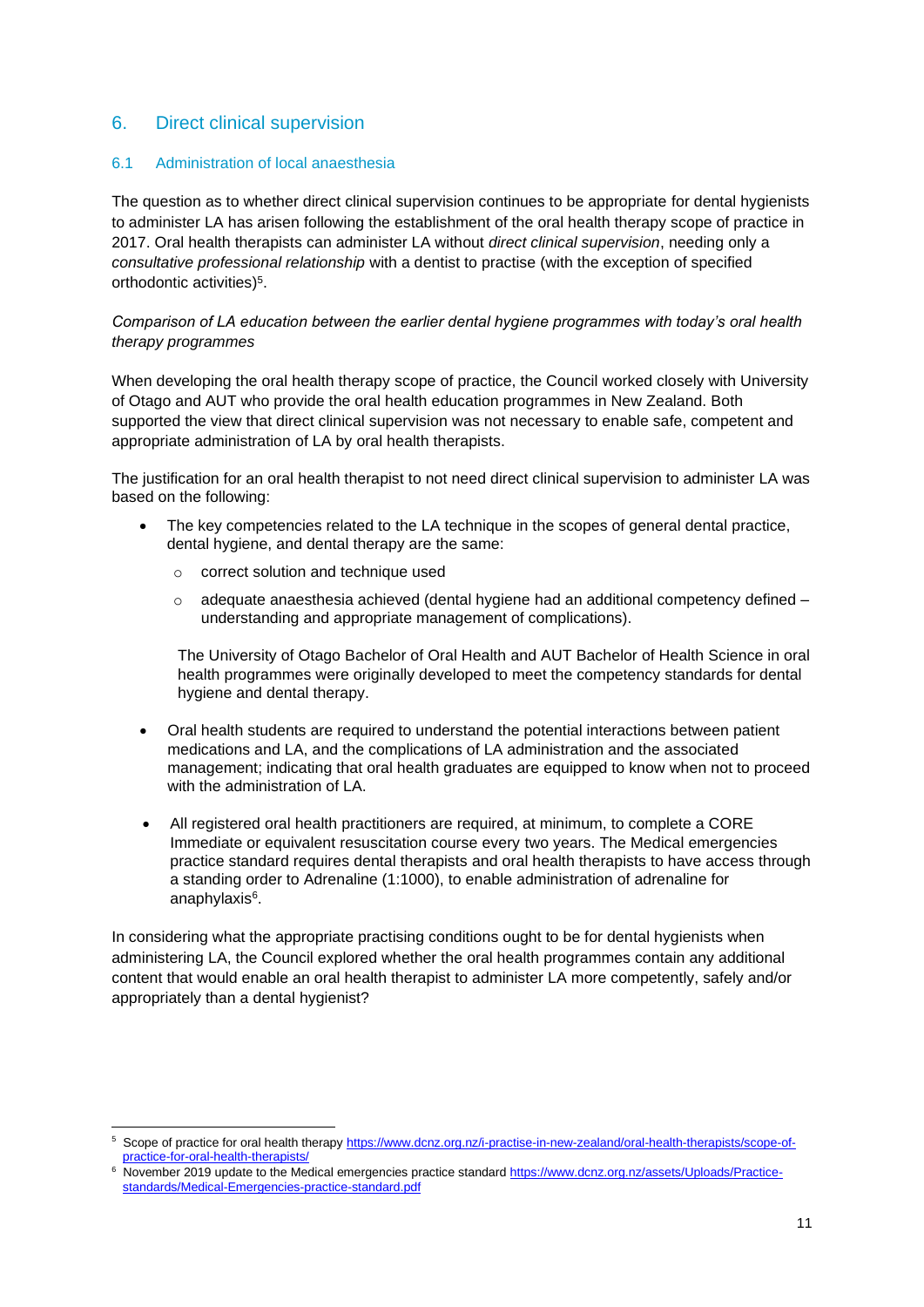To answer this question the Council approached the oral health programmes at University of Otago and AUT.

- The University of Otago confirmed that its oral health programme's LA module is more or less the same as the single scope hygiene and therapy degrees previously offered.
- Both universities confirmed that the LA content in their oral health programmes is comparable to that of the 'add-on' LA courses offered to practising hygienists to enable them to administer LA when their original programme of study did not include an LA component.

The comparability was verified by mapping of the 'add-on' LA courses historically offered by the two universities against the LA related content and assessment of the current accredited oral health programmes.

Based on these findings, the Council concluded that the earlier education and training in LA received by New Zealand dental hygienists is comparable to the LA components delivered in the oral health programmes today.

#### **Risk assessment**

Risks associated with administration of LA in the dental hygiene scope of practice were considered by the Council, and it reached the following conclusions:

a) When a patient has a significant or complex medical history, the dental hygienist can consult with the dentist to ascertain whether it is appropriate to administer LA. It is considered this can happen within a consultative professional relationship equally as well as in a clinical guidance arrangement.

The draft guidance highlights this area as a point for discussion between an oral health practitioner and dentist (page 6):

- $\triangleright$  Identify any specific circumstances where you expect the oral health practitioner will ask for professional advice or assistance, for example:
	- The interpretation of significant or complex medical histories and their potential influence when providing oral health care, including when planning to administer local anaesthetic.
- b) In the event of a medical emergency, dental hygienists have the same level of resuscitation training as dentists not offering sedation (CORE Immediate or equivalent). Dental hygienists do not currently have access to adrenaline (1:1000) in case of anaphylaxis; dental therapists and oral health therapists do (through a standing order). This will need to be addressed if direct clinical supervision for LA is no longer required.

If accepted, then dental hygienists will need to ensure that they have access to and obtain the necessary training to safely administer adrenaline to manage an anaphylactic event.

A standing order by the dentist will provide access to LA and adrenaline – prescription medicines.

c) Dental hygienists who had received the necessary education and training in LA, either as part of their initial programme (For NZ trained hygienists, these were the prescribed qualifications gazetted in May 2005 for the LA additional scope of practice), or through subsequent courses, have been administering LA for an extensive period. To date the Council has not had any general concerns about hygienists' ability to safely administer LA.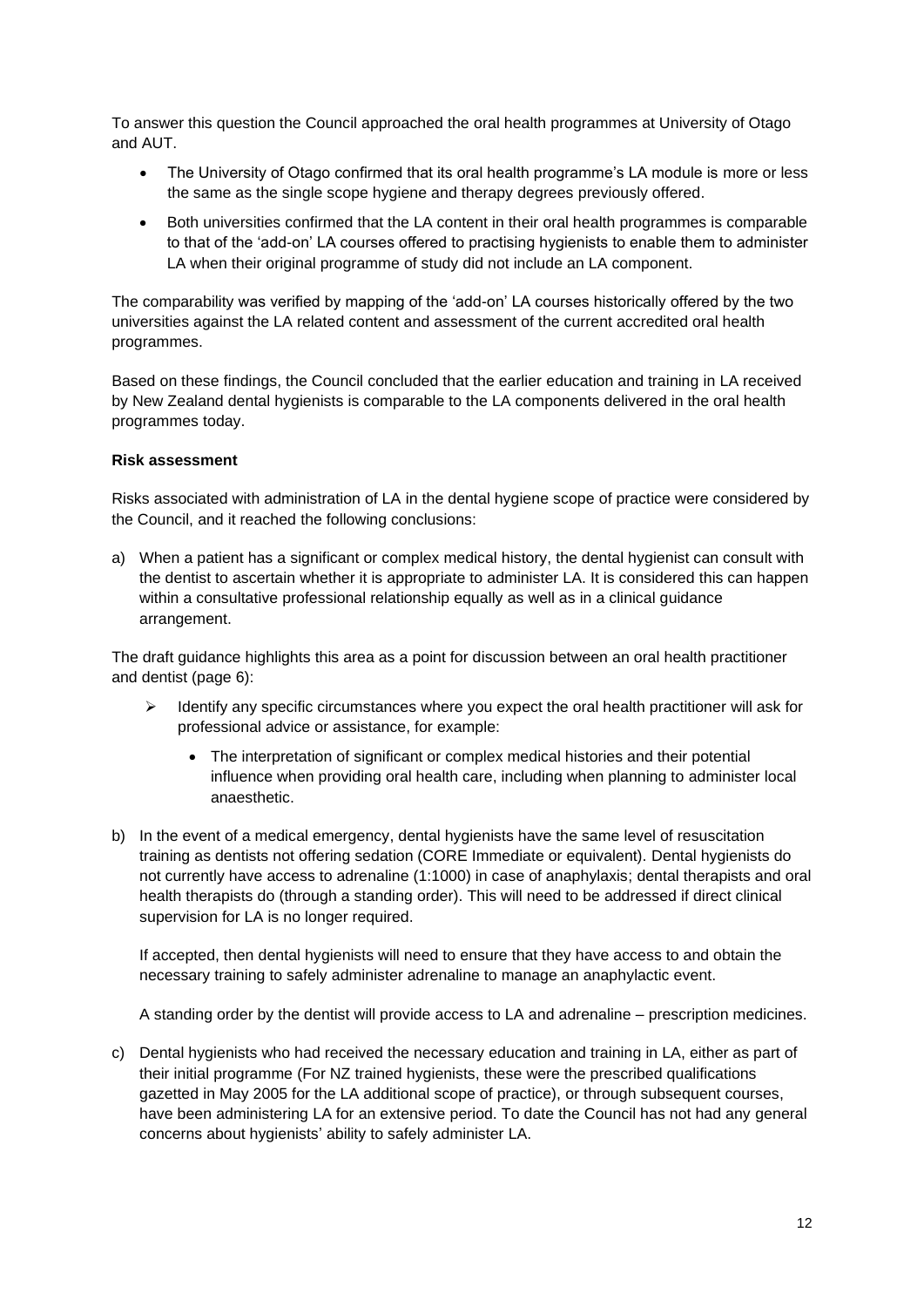- d) Consideration will be given to overseas trained dental hygienists seeking registration in New Zealand in the future, to ensure their education and experience has equipped them to administer LA within the proposed consultative professional relationship.
- e) The proposal does not change any of the existing exclusions on hygienists' scopes of practice. An exclusion is placed at the point of registration if the practitioner's education and training did not include the administration of LA, or if recency of practice was not maintained. A practitioner with a LA exclusion cannot administer LA.

#### **Educators' views on practising conditions for administering of LA**

Both oral health programmes were asked if they had a view from an educational perspective as to what the appropriate practising conditions ought to be for a dental hygienist to administer LA.

Both expressed the view that direct clinical supervision is not required for this activity, and should be carried out within the same practising conditions as a dental hygienist's overall scope of practice (currently clinical guidance).

#### **Council's conclusion**

Based on the educational comparison and risk assessment, there appears to be no reason why a dental hygienist cannot administer LA within a consultative professional relationship and without direct clinical supervision, the same as an oral health therapist.

To enable this, the dentist would need to issue a standing order which specified the circumstances under which the dental hygienist could administer LA.

#### <span id="page-12-0"></span>6.2 Application of prescription preventive agents

In the dental hygiene scope of practice, 'application of prescription preventive agents' principally describes the application of high concentration fluoride (typically fluoride varnish) for the management of tooth surface sensitivity or dental caries; and is currently performed under *direct clinical supervision.*

The Council considers that the application of prescription preventive agents could be performed equally well within a consultative professional relationship and without the need for the dentist to be on-site, with no increased risk to patient safety.

To enable this, the dentist would need to issue a standing order which specify the circumstances under which the dental hygienist could apply fluoride varnish.

As diagnosis of dental caries is not in the dental hygiene scope of practice, it is presumed that the decision to apply a high concentration fluoride as part of a caries management strategy would be made by the dentist.

Similarly, when tooth surface sensitivity is not a direct result of the dental hygiene treatment performed, it is presumed that the dental hygienist would refer the patient to the dentist for assessment. Subsequent management may involve application of high concentration fluoride.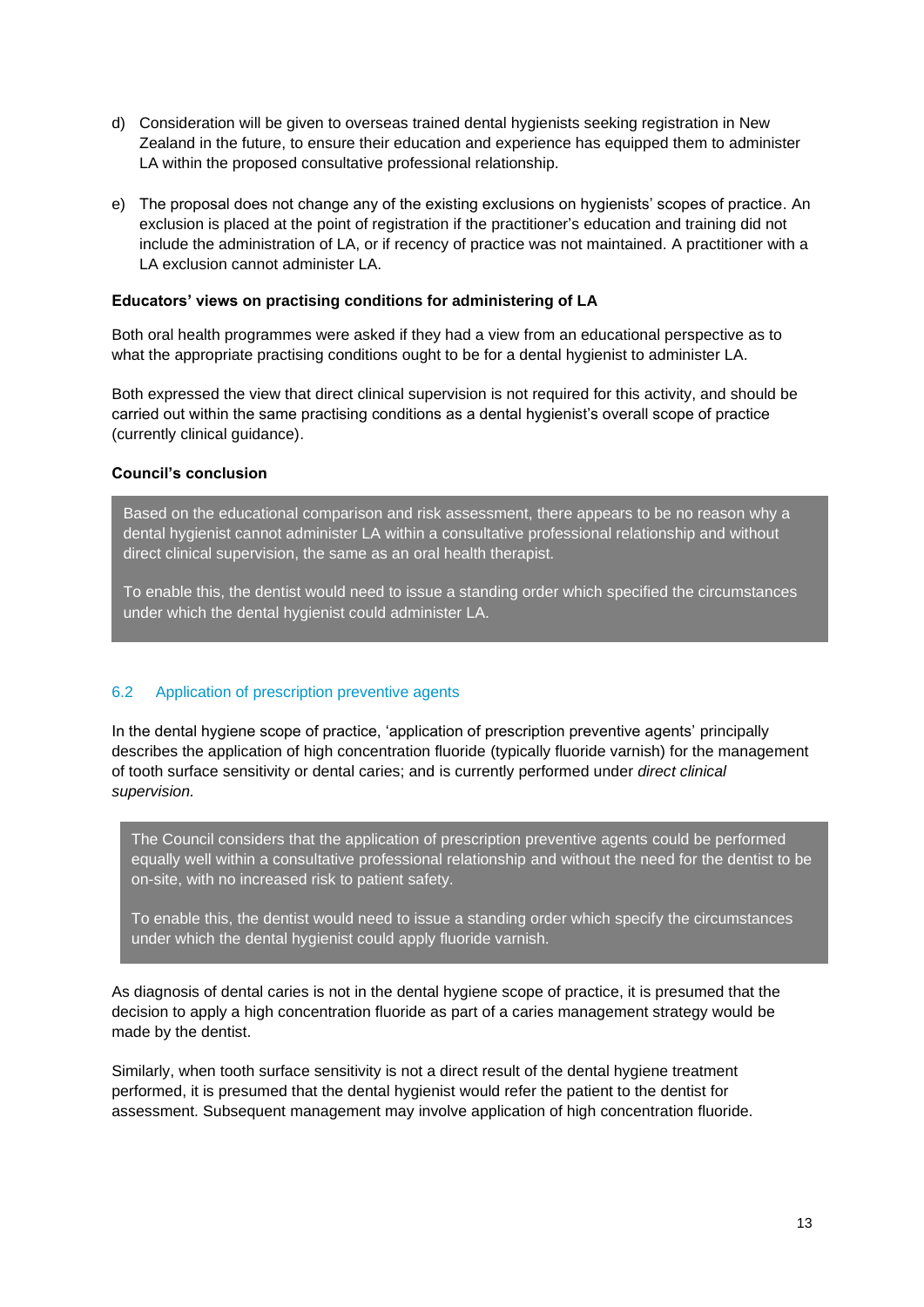#### <span id="page-13-0"></span>6.3 Orthodontic activities for dental hygienists

The Council considers that direct clinical supervision remains appropriate for the orthodontic activities currently specified in the dental hygiene scope of practice as being provided under *direct clinical supervision*. This is consistent with the provision of the same activities in the OHT scope of practice.

This view is based on the information received from University of Otago and AUT University, and the views they expressed during the development of the OHT scope of practice.

The Council is proposing that for clarity and consistency, the term *direct clinical supervision* and its associated definition are removed from the dental hygiene scope of practice, and that the orthodontic activities currently specified in the dental hygiene scope of practice as requiring direct clinical supervision are prefaced by the same wording as in the OHT scope of practice, namely:

assisting the dentist or dental specialist in implementing orthodontic treatment plans, as directed by the dentist or dental specialist who is responsible for the patient's clinical care outcomes and is on-site at the time, through performing the following procedures:

This proposal is dependent on the removal of direct clinical supervision from the administration of LA and application of prescription preventive agents.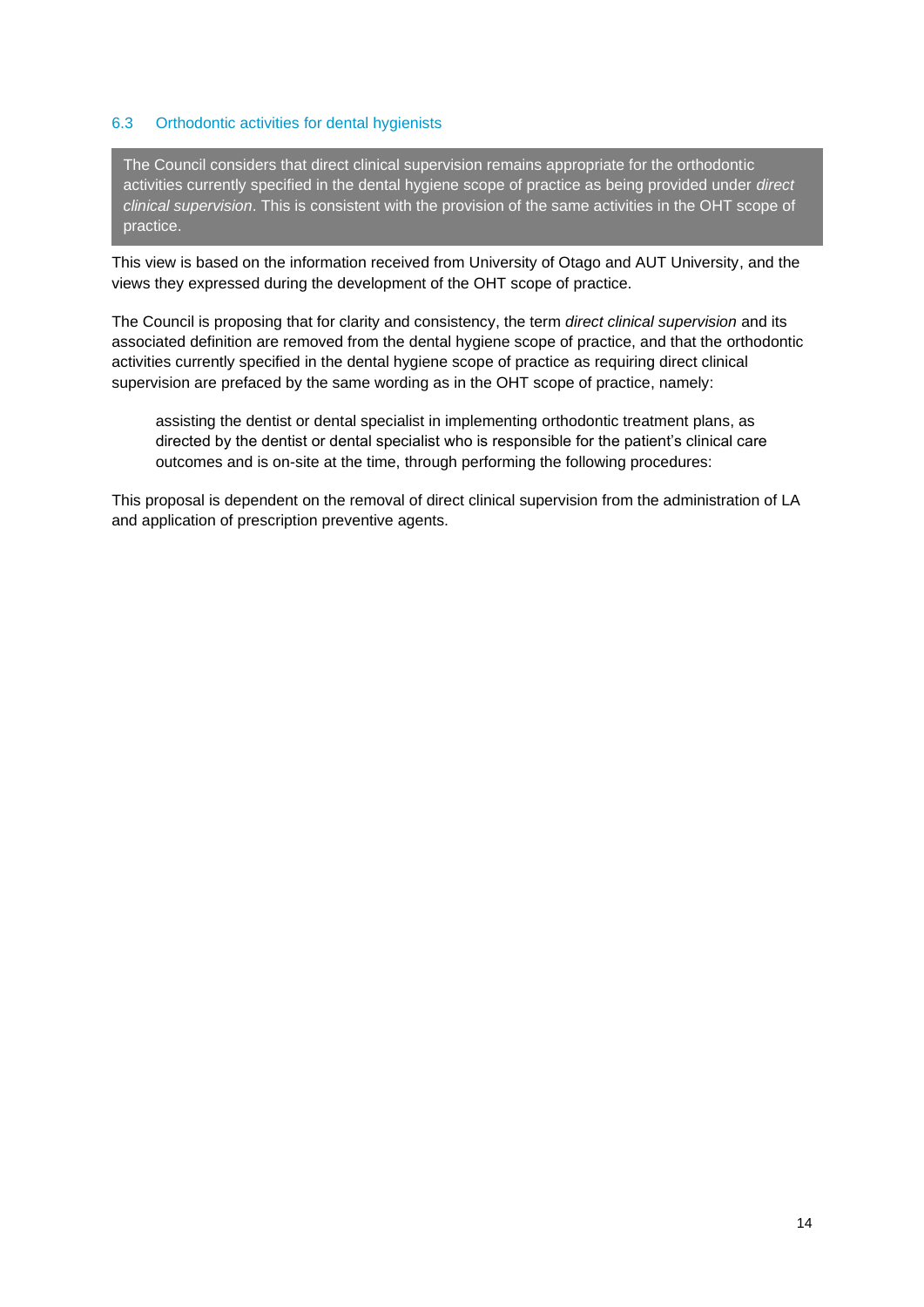## <span id="page-14-0"></span>7. Assessment of medical history in dental hygiene practice

In the current working relationship practice standard for dental hygiene, it states that the dentist:

- "**should** be responsible for the initial assessment of the patient's medical history (as part of the patient's overall treatment plan) and be available for advice regarding the subsequent medical history reassessments performed prior to, but associated with, on-going hygiene treatment /maintenance."; and
- "**should** be the first team member to examine any new patient to a practice to diagnose the disease processes for that patient – the dentist/dental specialist formulates an overall dental care plan and makes a referral to the hygienist where appropriate".

Within these documents "should' statements are intended to guide behaviour – they are not obligations.

Dental hygienists practise as part of the dental team and work collaboratively with other oral health practitioners and health practitioners to provide comprehensive care to the benefit of patients' overall health. They are responsible and accountable for their own clinical practice, like all oral health practitioners.

While the majority of dental hygienists practise alongside a dentist in the same practice location, patients have, for some time, been able to access hygiene care directly from a dental hygienist in New Zealand, not only through dentist referral. Dental hygienists can also provide domiciliary care, remote from the dental practice.

Dental hygienists already use their professional judgement at both the initial hygiene assessment and subsequent hygiene visits, to identify medical histories that may have implications for care, and to seek professional advice from a dentist when needed.

The proposed consultative professional relationship will enable the dental hygienist to seek advice about a patient's medical history, in the same way as the clinical guidance arrangement does currently. The point already cited in the risk assessment section of the administration of LA (page 12) highlights this area as a point for discussion between the oral health practitioner and dentist.

The guidance in the current working relationship document that the dentist should do the initial assessment of the medical history and be the first team member to examine any new patient no longer reflects present-day dental hygiene practice in New Zealand.

The Council does not see any increased risk to patient safety with the loss of these guidance statements in the current working relationship (as stated above) which have not been replicated in the draft guidance for the consultative professional relationship.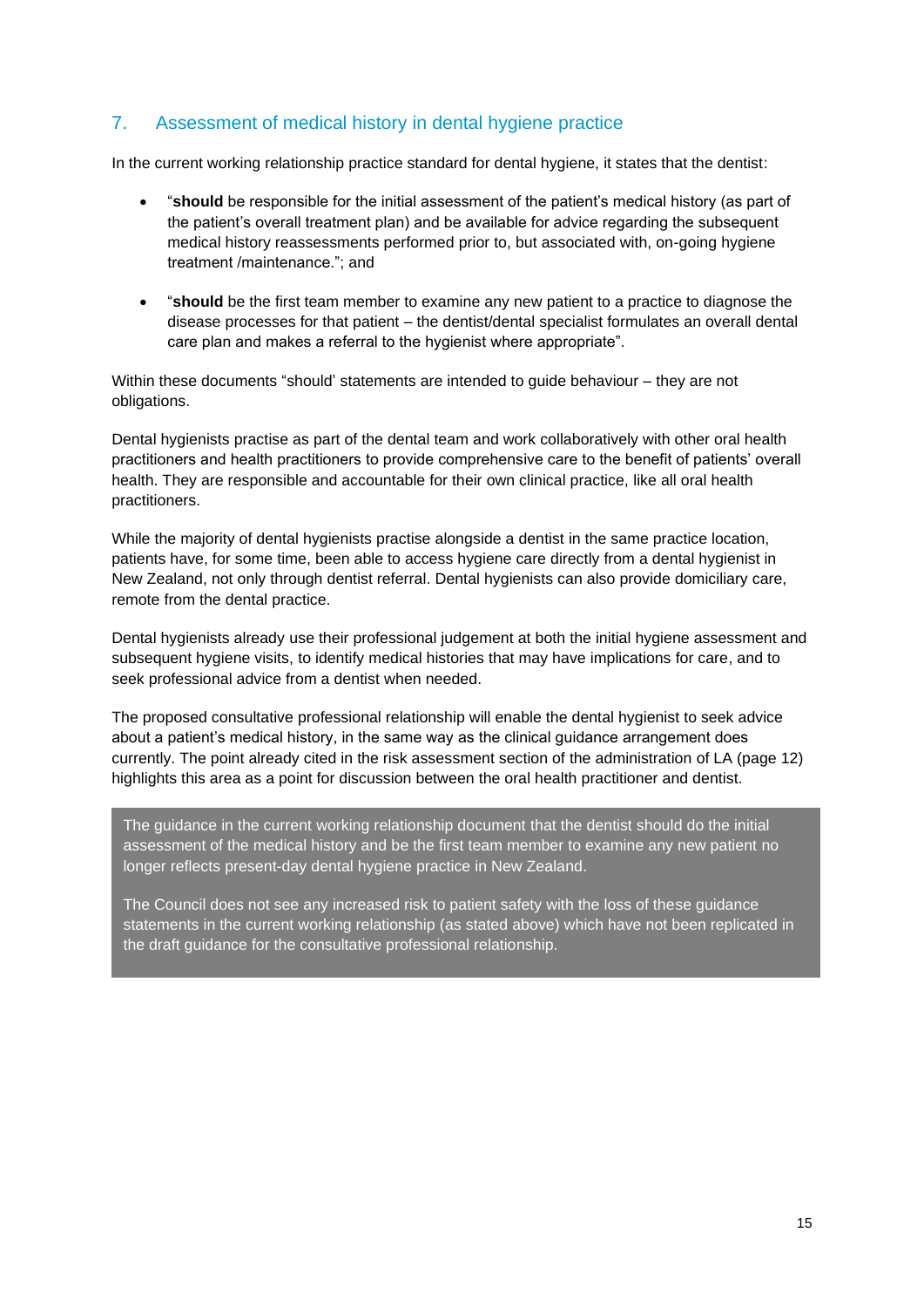### <span id="page-15-0"></span>8. Summary of proposed changes for dental hygiene scope of practice

#### **Proposals:**

7. All activities in the dental hygiene scope of practice be performed within a consultative professional relationship **without** the need for clinical guidance or direct clinical supervision for the administration of local anaesthetic and application of prescription preventive agents.

Direct clinical supervision will remain for dental hygienists undertaking orthodontic activities currently specified as being performed under direct clinical supervision. The specific requirements for the dentist to: implement the orthodontic treatment plan; be responsible for the patient's clinical care outcomes; and be on-site at the time of the orthodontic activities being performed, to be included in the relevant scope activity description.

- 8. The clinical guidance and direct clinical supervision definitions to be removed from the dental hygiene scope of practice.
- 9. Update the Medical emergencies practice standard to require dental hygienists to have access to and obtain the necessary training to safely administer adrenaline (1:1000) to manage an anaphylactic event (with an implementation period of a year to allow for training to occur).
- 10. Update the dental hygiene scope of practice to reflect current practice, with the following activity being performed within the proposed consultative professional relationship:

#### *obtaining and reassessing medical and dental oral health histories*

11. To not replicate the guidance ('should statements') in the current dental hygiene working relationship relating to a patient's initial assessment into the new consultative professional relationship guidance document.

The draft consultative professional relationship guidance document contains the following guidance:

*Identify any specific circumstances where you expect the oral health practitioner will ask for professional advice or assistance, for example:*

• *The interpretation of significant or complex medical histories and their potential influence when providing oral health care, including when planning to administer local anaesthetic.*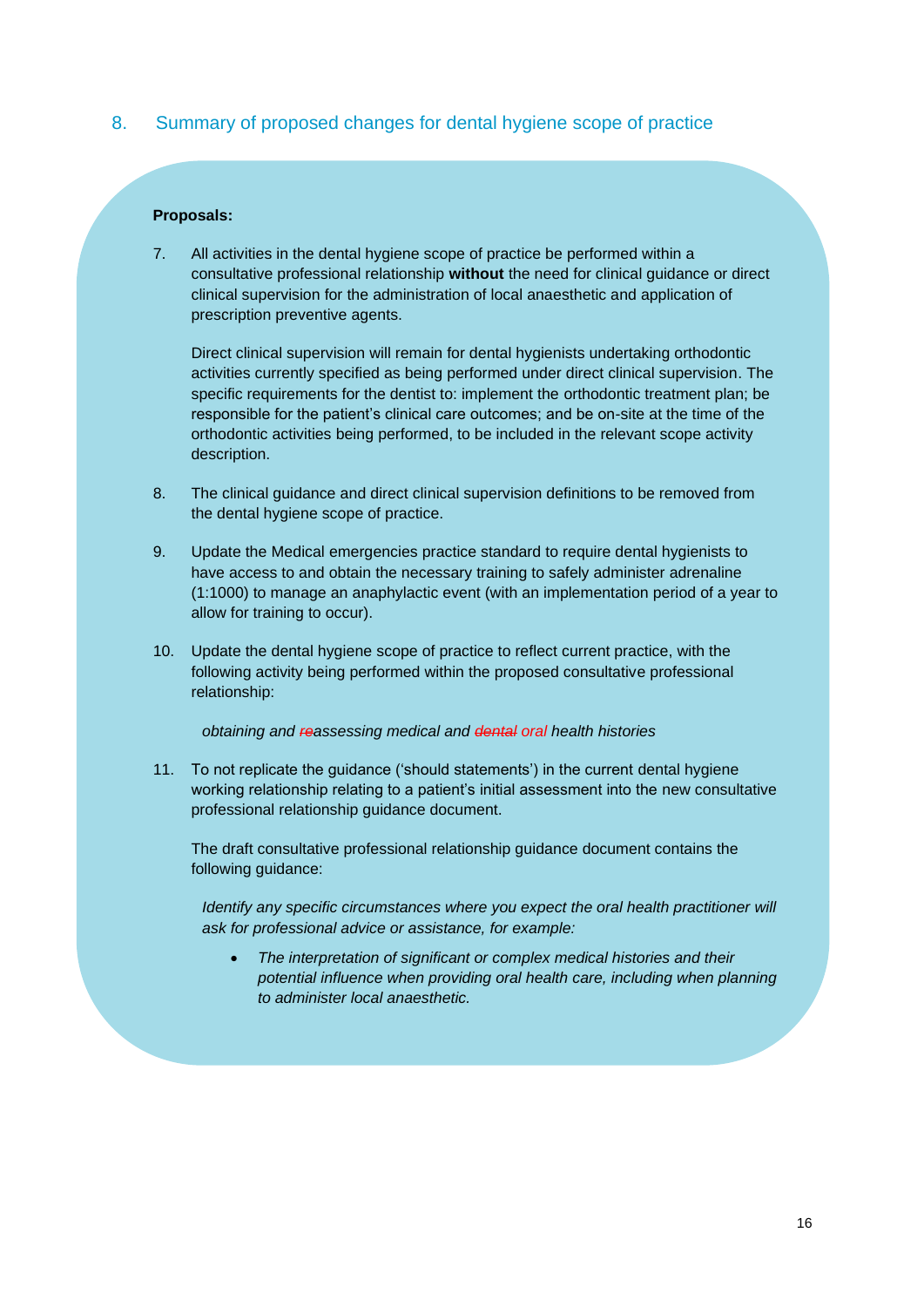## <span id="page-16-0"></span>9. Orthodontic activities for orthodontic auxiliaries

No changes to the practising conditions for the orthodontic auxiliary scope of practice are proposed; direct supervision for all scope activities will remain.

Minor changes to the scope of practice wording are proposed for consistency with the oral health therapy and dental hygiene scopes of practice. These changes are not considered to change the nature of any of the orthodontic activities currently performed by orthodontic auxiliaries.

The proposed changes can be seen as tracked changes in the orthodontic auxiliary scope of practice (Appendix E).

#### **Proposal:**

12. Make minor wording changes to the orthodontic auxiliary scope of practice to align the description of the same activities across the relevant scopes of practice.

# <span id="page-16-1"></span>List of attachments to reflect proposed changes

The following documents are presented with proposed changes to give effect to the proposals contained in the consultation document.

- A. [Guidance for the consultative professional relationship between an oral health therapist,](https://dcnz.org.nz/assets/Uploads/Consultations/2020/Prof-relationships/AppA-Updated-draft-Guidance-for-consultative-professional-relationship-for-OHPs.pdf)  [dental therapist, dental hygienist, or orthodontic auxiliary and dentist/dental specialist](https://dcnz.org.nz/assets/Uploads/Consultations/2020/Prof-relationships/AppA-Updated-draft-Guidance-for-consultative-professional-relationship-for-OHPs.pdf)
- B. [Guidance for the professional relationship between a dental technician or clinical dental](https://dcnz.org.nz/assets/Uploads/Consultations/2020/Prof-relationships/AppB-Guidance-technicians-consult-draft.pdf)  [technician and other health practitioners](https://dcnz.org.nz/assets/Uploads/Consultations/2020/Prof-relationships/AppB-Guidance-technicians-consult-draft.pdf)
- C. [Dental hygiene scope of practice](https://dcnz.org.nz/assets/Uploads/Consultations/2020/Prof-relationships/AppC-Scope-of-practice-for-dental-hygieneSep20.pdf)
- D. Dental therapy [scope of practice](https://dcnz.org.nz/assets/Uploads/Consultations/2020/Prof-relationships/AppD-Scope-of-practice-for-dental-therapySep20.pdf)
- E. [Orthodontic auxiliary scope of practice](https://dcnz.org.nz/assets/Uploads/Consultations/2020/Prof-relationships/AppE-Scope-of-practice-for-orthodontic-auxiliary-practiceSep20.pdf)
- F. [Dental technology](https://dcnz.org.nz/assets/Uploads/Consultations/2020/Prof-relationships/AppF-Scope-of-practice-for-dental-technologySep20.pdf) scope of practice
- G. [Clinical dental technology](https://dcnz.org.nz/assets/Uploads/Consultations/2020/Prof-relationships/AppG-Scope-of-practice-for-clinical-dental-technologySep20.pdf) scope of practice.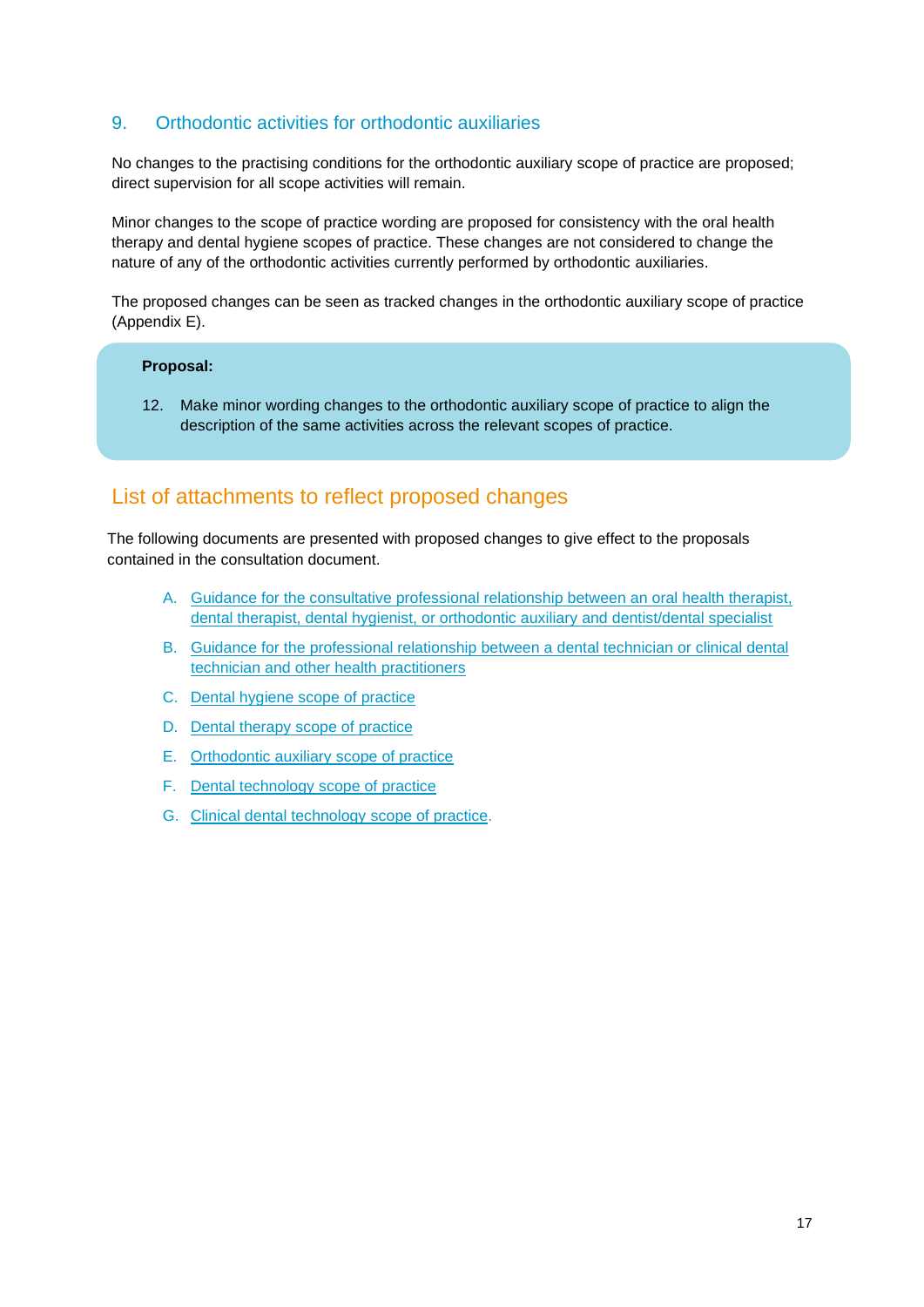# Consultation questions

<span id="page-17-0"></span>Stakeholders are invited to comment by responding to the following questions:

Do you agree/disagree with the following proposals? Please detail why.

#### **Working relationship**

- 1. Retain a 'working relationship' as a scope of practice requirement for the dental therapy, dental hygiene, oral health therapy and orthodontic auxiliary professions.
- 2. The current working relationship for dental therapy, dental hygiene and orthodontic auxiliary practice be redefined as a *consultative professional relationship*, in line with oral heath therapy.
- 3. The consultative professional relationship be defined as:

*The arrangement between an oral health practitioner and dentist to provide professional advice about treating and managing patients, within the oral health practitioner's scope of practice. It provides a clear and reliable way for the oral health practitioner to seek advice, and a potential pathway for referral.*

- 4. A signed written agreement is no longer be required for dental therapy, dental hygiene or orthodontic auxiliary practice, as it is anticipated that practitioners will reliably meet their responsibilities in the consultative professional relationship, consistent with the position held for oral health therapy. Practitioners may still choose to have a written agreement, or employers may require one.
- 5. Describe the current *working relationship* for dental technology and clinical dental technology practice as a *professional relationship* between a technician and other health practitioners, to acknowledge the professionals involved and the oral health practitioners' professional obligations under the standards framework.

No changes to the nature of this relationship are proposed, or to the current professional responsibilities of practitioners in this relationship.

- 6. Remove the multiple 'working relationship' practice standards from the standards framework for oral health practitioners, and to publish the following two guidance documents to help practitioners understand and meet their professional relationship responsibilities:
	- Guidance for the consultative professional relationship between an oral health therapist, dental therapist, dental hygienist, or orthodontic auxiliary and dentist/dental specialist.
	- Guidance for the professional relationship between a dental technician or clinical dental